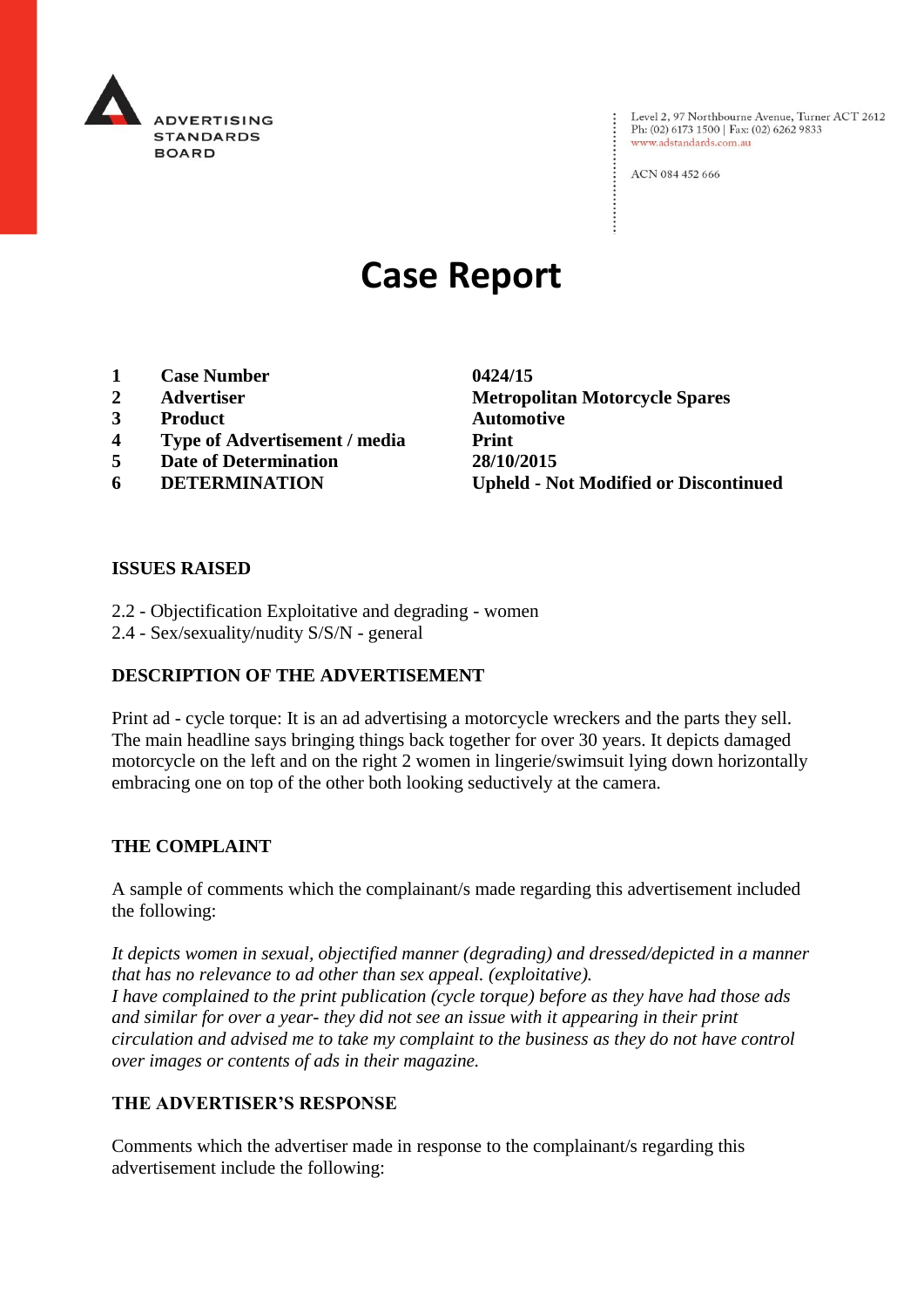### **THE DETERMINATION**

The Advertising Standards Board ("Board") considered whether this advertisement breaches Section 2 of the Advertiser Code of Ethics (the "Code").

The Board noted the complainant's concerns that the advertisement objectifies women and features inappropriate imagery that is not relevant to the product.

The Board viewed the advertisement and noted the advertiser did not provide a response. The Board considered whether the advertisement was in breach of Section 2.2 of the Code. Section 2.2 of the Code states: "Advertising or marketing communications should not employ sexual appeal in a manner which is exploitative and degrading of any individual or group of people."

The Board noted that in order to be in breach of this section of the Code the image would need to use sexual appeal in a manner that is both exploitative and degrading.

The Board noted that the advertisement featured an image of 2 women in intimate apparel lying horizontally with one woman on top of the other and both looking at the camera. The main headline reads: "bringing things back together for over 30 years." It shows a damaged motorcycle on the left and the details of the wreckers.

The Board noted that the advertisement was for services offered by the motorcycle wreckers. The Board noted that it had previously upheld a similar advertisement for the same advertiser (0316/13 and 0425/15).

In the case of 0316/13, the Board considered that:

"the image bore no relevance to the product and that the woman was presented purely as an object to be looked at by readers. The Board further considered that the woman was presented in a sexualised position almost naked and that the depiction of her holding her breasts increased the appearance of the advertisement as being demeaning and exploitative. The Board considered that the advertisement did employ sexual appeal in a manner that was exploitative and degrading to women and that it did breach Section 2.2 of the Code." Similar to the decision above, in the current case, the Board considered that the pose of the women on top of each other, both scantily clad and both wearing high heels did amount to an image that was sexualised and having no direct relevance to the product/service being promoted.

The Board noted that the expression on the face of the women was not one of joyfulness or happiness but that they appeared vacant and disempowered. The Board considered that the image portrayed by the women is that they appear to be captured or positioned gratuitously and only to draw attention to the advertisement. The Board considered that the advertisement depicted the woman as being available for exploitation and used the woman's sexual appeal to draw attention to the advertisement.

The Board considered that the advertisement did employ sexual appeal in a manner that was exploitative and degrading to women and that it did breach Section 2.2 of the Code. The Board then considered whether the advertisement was in breach of Section 2.4 of the Code. Section 2.4 of the Code states: "Advertising or Marketing Communications shall treat sex, sexuality and nudity with sensitivity to the relevant audience".

The Board noted that the image appeared in a cycle torque magazine which is a free